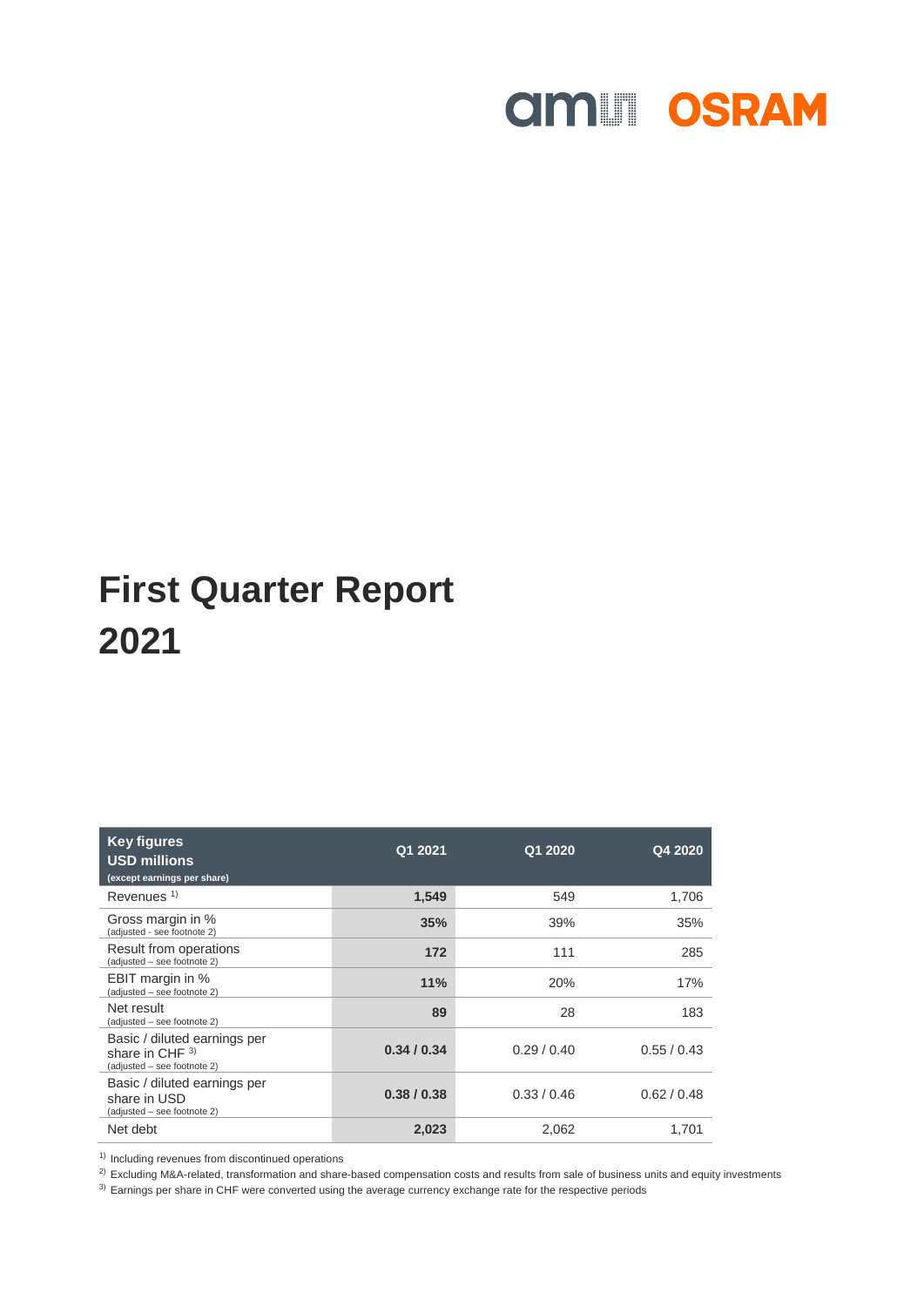

**DPLTA in effect and full integration underway with increased expected total synergies and savings, group to be known as "ams OSRAM"; robust first quarter group results driven by healthy demand, historical ams business revenues in upper half and adj. operating margin near top end of expected range; second quarter expected group revenues of USD 1,430-1,530 million; delisting offer for OSRAM shares**

Report to shareholders on the first quarter of 2021

### **Ladies and Gentlemen**

Our first quarter group results show a robust performance in light of the ongoing significant recovery of automotive demand and despite the continued impact of Covid-19 on economies globally.

The domination and profit and loss transfer agreement (DPLTA) between ams and OSRAM became effective in early March giving us the expected operational control of OSRAM. The business integration of ams and OSRAM is now fully underway via multiple programs to implement the new group organization, drive the creation of synergies and execute on optimizing our business portfolio. We confirm an increased total of expected cost savings of EUR 350m which expands on the previously announced EUR 300m expected run-rate pre-tax synergies over a three year period. These expected run-rate pre-tax synergies will now be realized against a first quarter 2021 baseline of already achieved cost savings of EUR 50m which OSRAM has implemented since last summer. We are also engaged in several M&A processes as part of the announced portfolio alignment and will provide updates in due course.

Emphasizing our collective position as a worldwide leader in optical technologies, the combined company will be known as "ams OSRAM". We have developed a visual corporate identity strategy featuring the ams and OSRAM logos and plan to change the legal name of ams AG in its upcoming Annual General Meeting. The combined group is referred to as ams OSRAM group. To reflect our business structure we have moved to a new presentation and financial reporting framework for the ams OSRAM group with the two segments Semiconductors and Lamps & Systems. This framework fully maps onto the taxonomy of our solution portfolio and will be used in the segment reporting for the group. The Semiconductors (Semis) segment comprises the historical ams business and the historical OSRAM Optical Semiconductor business while the Lamps & Systems (L&S) segment includes the historical OSRAM Automotive and Digital businesses.

### **Financial results**

First quarter consolidated group revenues were USD 1,549 million, 9% lower sequentially compared to a very strong fourth quarter 2020. Comparable prior year financial figures are not available due to the acquisition of OSRAM. The revenue development reflects expected seasonal effects against the background of overall healthy demand. The Semis segment accounted for 65% of total revenues while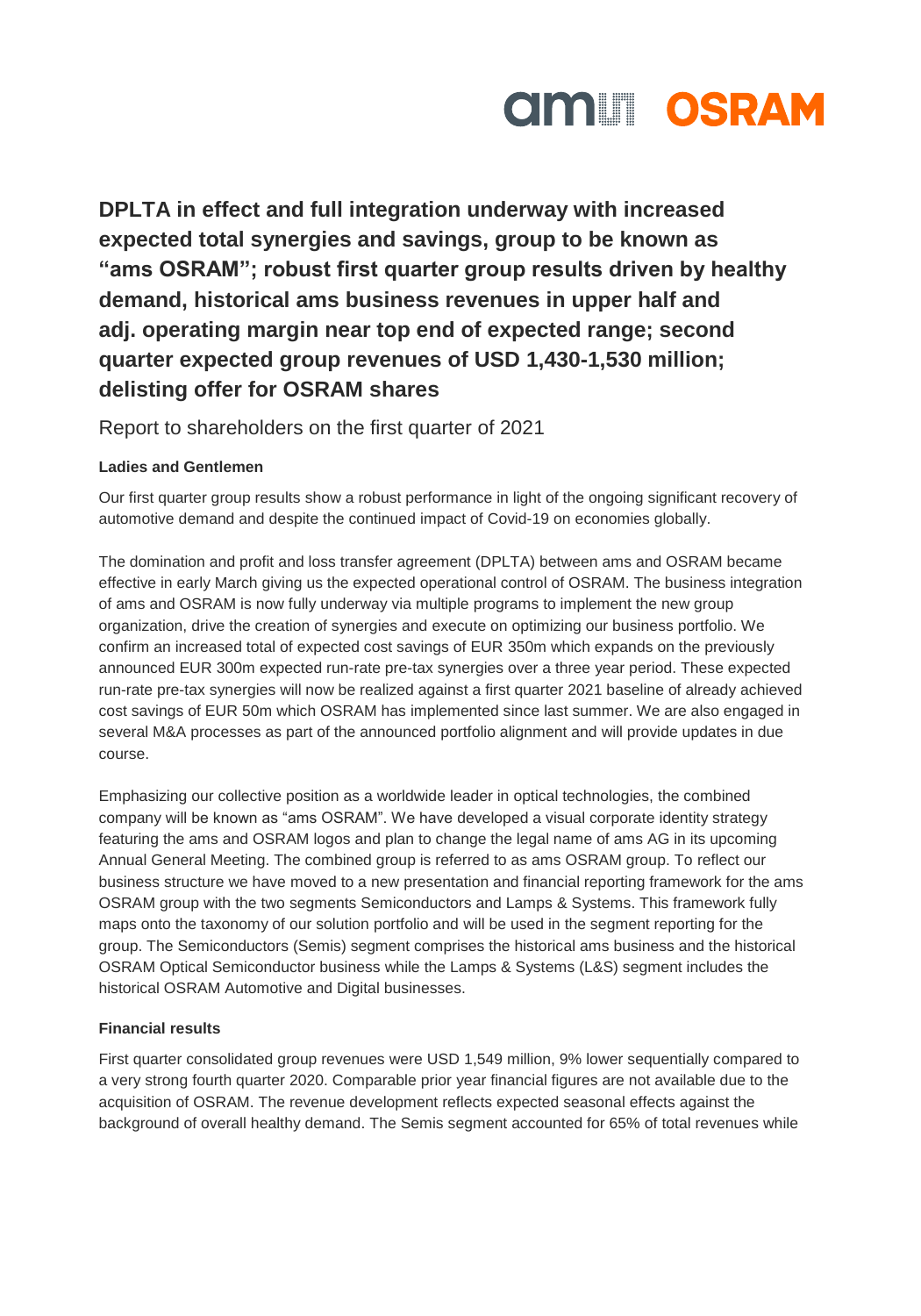

L&S accounted for 35%. Adjusted<sup>1</sup> group gross margin for the first quarter was 35%, unchanged from 35% for the fourth quarter 2020 with comparable prior year figures not available.

The adjusted<sup>1</sup> group result from operations (EBIT) was USD 172 million or 11% of revenues for the first quarter compared to USD 285 million or 17% for the fourth quarter 2020 (including adjustments: USD 81 million or 5% of revenues for the first quarter) with comparable prior year figures not available. Referring to the final published expectations for our historical ams business, first quarter revenues for this business were USD 525 million and adjusted operating profitability was 22% of revenues, in the upper half and near the top end of the expected range.

Adjusted<sup>1</sup> group net income was USD 89 million for the first quarter compared to USD 183 million for the fourth quarter 2020 with comparable prior year figures not available (including adjustments: USD -2 million for the first quarter). Adjusted<sup>1</sup> basic/diluted earnings per share for the first quarter were USD 0.38/0.38 or CHF 0.34/0.34 based on 260,986,741/262,009,178 shares and USD 0.03/0.03 or CHF 0.03/0.03 including adjustments (fourth quarter 2020: USD 0.62/0.48 or CHF 0.55/0.43 based on 260,696,784/294,130,349 shares; all weighted average).

For the first quarter 2021, the group operating cash flow was positive at USD 249 million while group free cash flow reached USD 151 million. Net debt for the group stood at USD 2,023 million on 31 March 2021, this corresponds to a group leverage of 1.7x net debt/adjusted<sup>1</sup> EBITDA which is ahead of expectations. Cash and cash equivalents were USD 1,929 million on 31 March 2021, unchanged from year-end 2020.

#### **Business development**

 $\overline{a}$ 

With reference to the final published expectations for our historical ams business, we recorded very good first quarter revenues and adjusted operating profitability in the upper half and near the top end of the expected range.

Our Semiconductors (Semis) business showed a very healthy development supported across business lines. The Semis business in the automotive market achieved strong results with very attractive revenue growth and higher profitability year-on-year. Excellent customer demand across regions continues to be driven by the ongoing recovery of automotive demand compared to last year. We are leading in automotive lighting components and solutions addressing front, rear and interior applications for global customers. As an innovation leader, we focus on next generation automotive lighting for the coming years while we benefit from the ongoing LED-ification of vehicles. This includes highly pixelated front lighting enabling completely new applications to assist the driver and increase road safety as well as evolving head-up display technology with a roadmap for AR integration. Our combined EEL and VCSEL portfolio enables high performance illumination for the future LIDAR market for ADAS and automated driving. Overall, we see a very strong order situation continuing into the current quarter, enhanced by demand/supply imbalances in the sector. Despite an increase in production efficiency compared to 2020, capacity utilization is at a maximum with volumes in several areas short of customer demand.

<sup>1</sup> Excluding M&A-related, transformation and share-based compensation costs and results from equity investments.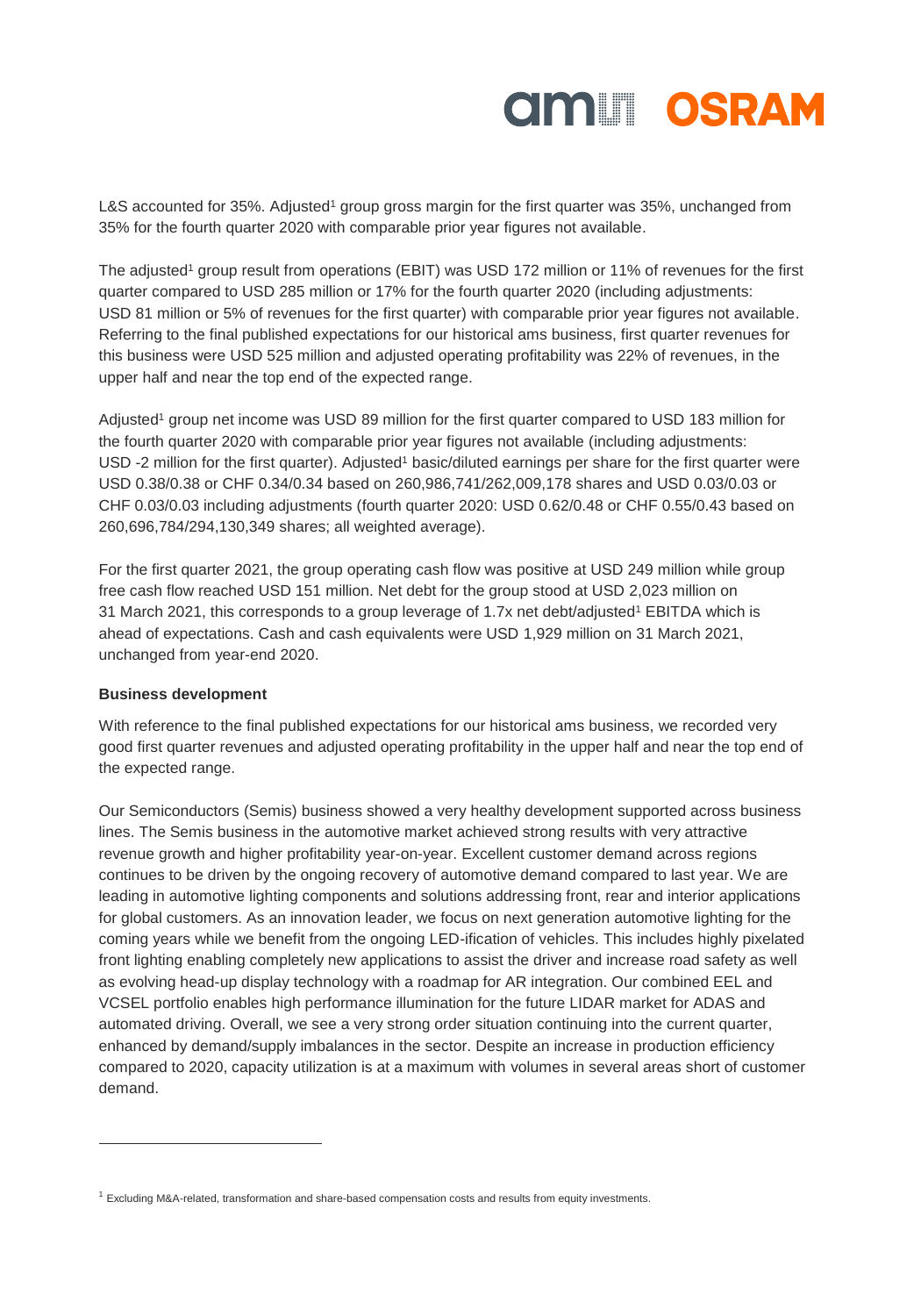

Our Semis business in the consumer market saw a healthy performance driven by our range of optical sensing solutions. We are a leading player in display management, camera enhancement features and 3D sensing technology serving a variety of large OEMs. Our broad portfolio helps drive features such as BOLED display management, light analysis and ranging for camera enhancing applications, ultrasmall scale optical sensing, and 3D functions across architectures as well as novel visualization. For the emerging highly disruptive Micro LED display technology we are seeing strong momentum and are driving the industrialization of this key innovation in light of scalable consumer applications. Given our leading position in Micro LED epitaxy and wafer processing and positive consumer market feedback, we expect significant Micro LED opportunities in the coming years with sensor-display integration to follow. We are also strong in Mini LED technology that significantly enhances the performance of current displays for multiple devices via backlighting and is already market available. We benefit from a positive market dynamic and see ourselves strongly positioned to expand opportunities based on our technological strength. Driving innovation, we see possibilities to create novel Mini LED technology for exciting new use cases beyond display backlighting. Development activities continue for next gen light sensing and 3D technology, including system-level solutions for 3D ToF for world-facing AR and BOLED 3D authentication, together with innovative near-to-eye visualization and sensing for AR.

The Semis business in the industrial and medical market showed a robust development. The regionally-driven recovery in illumination, industrial automation and HABA as well as imaging is gaining further traction while demand for horticultural lighting components is increasing strongly. Sensor-rich Industry 5.0 creates numerous opportunities in the future, helped by our leading position in global shutter imaging and spectral analysis. We also expect significant future growth for our innovative UVC LED technology for effective chemical-free disinfection. Medical imaging developed positively given our strong market position while our spectral sensing innovation for highly accurate Covid-19 LFT test analysis at the point-of-care showed sequential growth. We pursue further opportunities here and are developing new Digital Health applications in the in-vitro test market for the coming years.

Our Lamps & Systems (L&S) business recorded a very solid overall performance in the first quarter. The L&S business in the automotive market performed strongly with good revenue growth and higher profitability year-on-year. Sustained very robust demand across regions reflects the ongoing recovery of automotive demand compared to last year. A strong order situation is continuing into the current quarter which also echoes demand/supply imbalances in the market. With production fully utilized despite year-on-year efficiency improvements, customer demand exceeds available volumes in several areas. As a global market leader and driver of innovation, our focus for the coming years is on next generation lighting, including highly pixelated headlamp systems offering very innovative driver assistance and higher safety, supported by our strong aftermarket position.

Our L&S business in the industrial and medical market saw a mixed picture given different effects from Covid-19 and market developments. Reduced end market demand continues to impact the majority of the construction- and building-related L&S business in major regions while certain areas of the Digital Systems business show a recovery of demand. The entertainment-related market remains strongly challenged across geographies. The disposal process for the Digital Systems business, which had been initiated by OSRAM earlier, continues to progress as part of our portfolio alignment.

Our business is seeing a strong order situation, particularly in the automotive and, to a lesser extent, industrial market, which is continuing into the current quarter. At the same time, we note maximum capacity utilization in several areas as well as certain allocation situations towards existing customer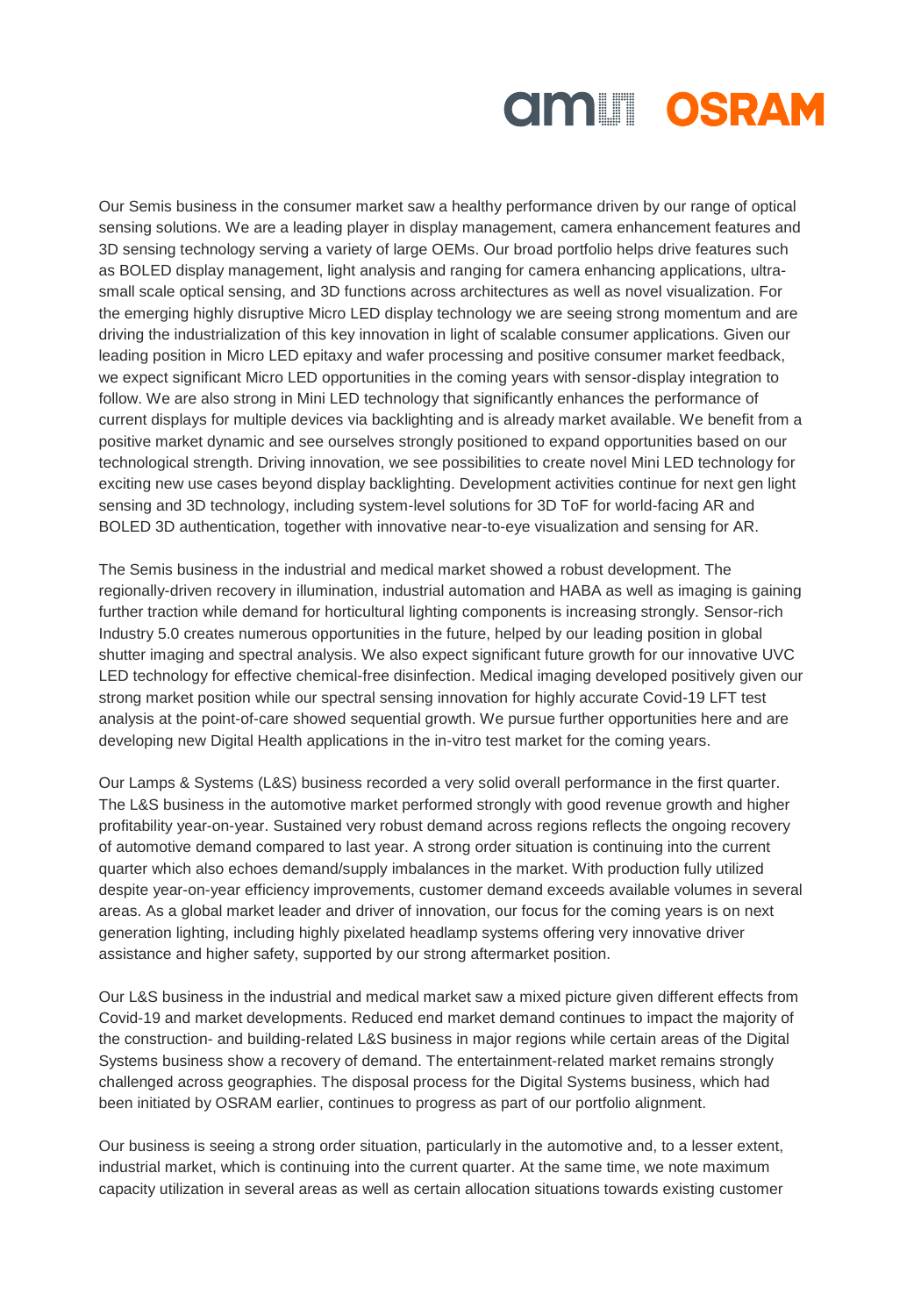

demand. We are also aware of tight supply chain conditions in certain segments of the semiconductor industry. Given the complex nature of supply chains and currently constrained forecasting of supply chain participants we may therefore experience indirect or direct revenue effects or swings related to product availability and customers' manufacturing plans in the future.

Yesterday we have announced a delisting offer for all remaining OSRAM shares with a cash consideration of EUR 52.30 for each OSRAM share. This offer is an important step on our path to the full business and legal integration of OSRAM into the ams OSRAM group and will also serve to streamline resources and optimize costs. In line with our financial strategy, no additional financing is needed for the offer. We expect the four week offer period to commence on or around 21 May, following the expected regulatory approval of the offer document. The delisting of the OSRAM shares from the regulated market is anticipated to happen shortly after the end of the offer period. We invite all remaining OSRAM shareholders to take advantage of this attractive cash offer when available.

#### **Outlook**

Starting this quarter, our financial outlook relates to the ams OSRAM group. We expect our overall business to continue to develop positively across segments in the second quarter. This expectation is particularly driven by the ongoing dynamic recovery of global automotive demand despite a generally tight supply chain. Solid demand trends in other business areas support this development in light of seasonal effects in the consumer market. At the same time, pandemic-related effects continue to influence regional economies and end markets with different intensity. For the second quarter 2021, we therefore expect group revenues of USD 1,430-1,530 million, 5% lower sequentially at the midpoint, with an expected adjusted operating (EBIT) margin of 7-10%, all based on currently available information.

We currently expect a more limited seasonality for this year with group revenues for the second half presently expected to be slightly higher compared to the first half. This is due to the expected automotive production situation in light of continued strong automotive demand as well as an expected lower market share in the consumer market, the latter with a net revenue effect of below 5% of currently expected full year group revenues. At the same time and based on our strong relationships, we have multiple ongoing development and program activities for all of our largest customers in the consumer and automotive market.

In addition, we re-confirm our overall financial target model for the integrated group which looks for double digit average yearly revenue growth in % and an adjusted operating profitability of 20-25%. The expectations above assume no unforeseen negative effects from the Covid-19 pandemic that would result in a meaningful negative impact on our business.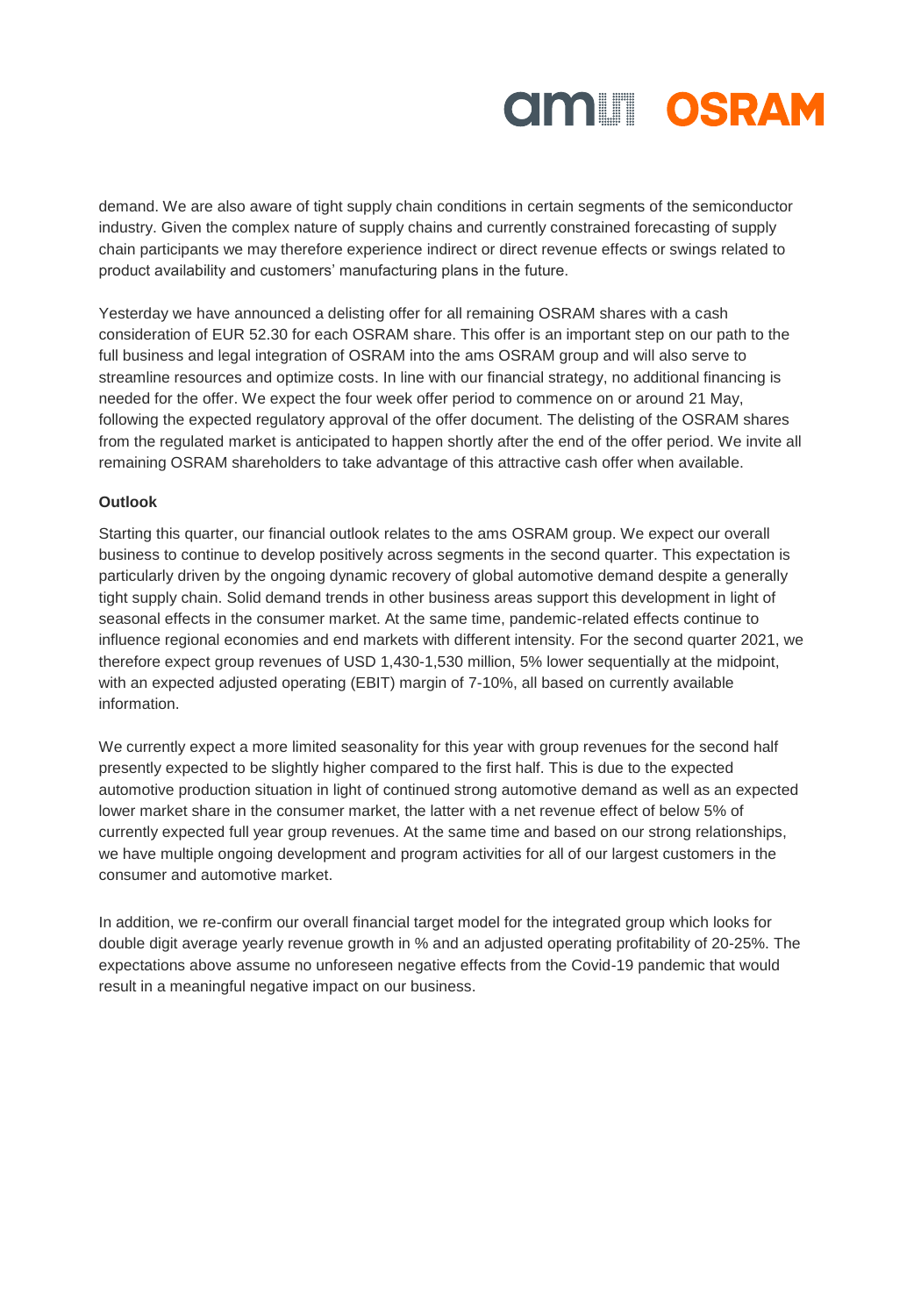

### **Consolidated Income Statement**

(unaudited)

| <b>USD millions</b><br>(except earnings per share)                         | Q1 2021  | Q1 2020 <sup>1)</sup> |
|----------------------------------------------------------------------------|----------|-----------------------|
| <b>Revenues</b>                                                            | 1,549    | 549                   |
| Cost of sales                                                              | $-1.049$ | $-345$                |
| <b>Gross profit</b>                                                        | 500      | 204                   |
| Gross margin in %                                                          | 32%      | 37%                   |
| Research and development                                                   | $-187$   | $-72$                 |
| Selling, general and administrative                                        | $-236$   | $-71$                 |
| Other operating income                                                     | 23       | 4                     |
| Other operating expense                                                    | $-13$    | 0                     |
| Result from equity investments                                             | -5       | $\Omega$              |
| <b>Result from operations</b>                                              | 81       | 65                    |
| Net financing result                                                       | $-69$    | -80                   |
| Result before tax (continuing operations)                                  | 12       | $-14$                 |
| Income tax result                                                          | $-12$    | -3                    |
| Results after tax (continuing operations)                                  | $\bf{0}$ | $-17$                 |
| Results from discontinued operations                                       | $-3$     | 0                     |
| Net result                                                                 | $-2$     | $-17$                 |
|                                                                            |          |                       |
| Thereof non-controlling interests                                          | -8       | $\bf{0}$              |
| Thereof ams shareholders                                                   | 5        | $-17$                 |
|                                                                            |          |                       |
| Basic earnings per share in CHF <sup>2)</sup>                              | 0.02     | $-0.19$               |
| Diluted earnings per share in CHF <sup>2)</sup>                            | 0.02     | $-0.04$               |
| Basic earnings per share in USD                                            | 0.02     | $-0.22$               |
| Diluted earnings per share in USD                                          | 0.02     | $-0.05$               |
| Basic earnings per share in CHF <sup>2)</sup><br>(continuing operations)   | 0.03     | $-0.19$               |
| Diluted earnings per share in CHF <sup>2)</sup><br>(continuing operations) | 0.03     | $-0.04$               |
| Basic earnings per share in USD<br>(continuing operations)                 | 0.03     | $-0.22$               |
| Diluted earnings per share in USD<br>(continuing operations)               | 0.03     | $-0.05$               |

1) Historical numbers for ams only, excl. OSRAM

<sup>2)</sup> Earnings per share in CHF were converted using the average currency exchange rate for the respective period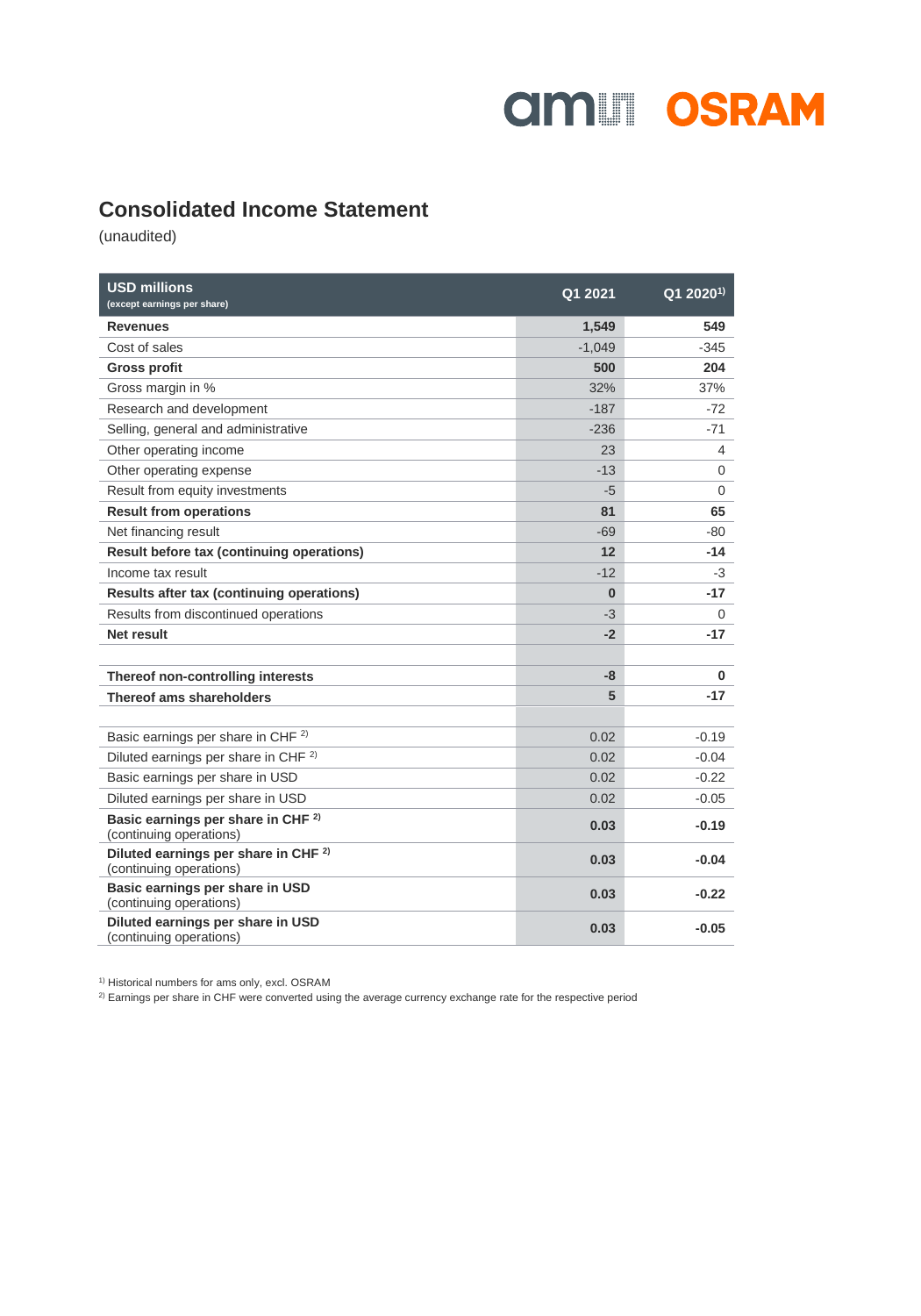

### **Consolidated Balance Sheet**

(unaudited)

| <b>USD millions</b>                                               | March 31, 2021 | <b>December 31, 2020</b> |
|-------------------------------------------------------------------|----------------|--------------------------|
| <b>Assets</b>                                                     |                |                          |
| Cash and cash equivalents                                         | 1,929          | 1,929                    |
| <b>Financial investments</b>                                      | 10             | 23                       |
| Trade receivables                                                 | 811            | 750                      |
| Inventories                                                       | 1,076          | 1,037                    |
| Other receivables and assets                                      | 178            | 205                      |
| Assets held for sale                                              | 106            | 58                       |
| <b>Total current assets</b>                                       | 4,110          | 4,001                    |
|                                                                   |                |                          |
| Property, plant and equipment                                     | 2,304          | 2,342                    |
| Intangible assets                                                 | 4,905          | 4,895                    |
| Rights of use                                                     | 345            | 349                      |
| Investments in associates                                         | 121            | 100                      |
| Deferred tax assets                                               | 196            | 200                      |
| Other long term assets                                            | 115            | 106                      |
| <b>Financial assets</b>                                           | 32             | 45                       |
| <b>Total non-current assets</b>                                   | 8,019          | 8,037                    |
| <b>Total assets</b>                                               | 12,129         | 12,039                   |
|                                                                   |                |                          |
| Liabilities and shareholders' equity<br><b>Liabilities</b>        |                |                          |
|                                                                   | 248            | 286                      |
| Interest-bearing loans and borrowings<br><b>Trade liabilities</b> | 686            | 659                      |
| Income tax liabilities                                            | 102            | 16                       |
| Provisions                                                        | 389            | 524                      |
| Other liabilities                                                 | 2,027          | 2,049                    |
| Liabilities in regard to assets held for sale                     | 175            | 154                      |
| <b>Total current liabilities</b>                                  | 3,628          | 3,688                    |
|                                                                   |                |                          |
| Interest-bearing loans and borrowings                             | 3,704          | 3,705                    |
| Employee benefits                                                 | 248            | 263                      |
| Deferred tax liabilities                                          | 269            | 274                      |
| Long-term provisions                                              | 54             | 54                       |
| Other long-term liabilities                                       | 392            | 396                      |
| <b>Total non-current liabilities</b>                              | 4,667          | 4,693                    |
|                                                                   |                |                          |
| <b>Shareholders' equity</b>                                       |                |                          |
| Issued capital                                                    | 331            | 331                      |
| Additional paid-in capital                                        | 2,643          | 2,629                    |
| <b>Treasury shares</b>                                            | $-151$         | $-153$                   |
| Other reserves                                                    | $-50$          | $-195$                   |
| Retained earnings                                                 | 1,130          | 1,118                    |
| Total equity attributable to shareholders of ams AG               | 3,904          | 3,731                    |
| Equity minority interest                                          | $-70$          | $-73$                    |
| Total shareholder's equity and reserves                           | 3,834          | 3,658                    |
| Total liabilities and shareholders' equity                        | 12,129         | 12,039                   |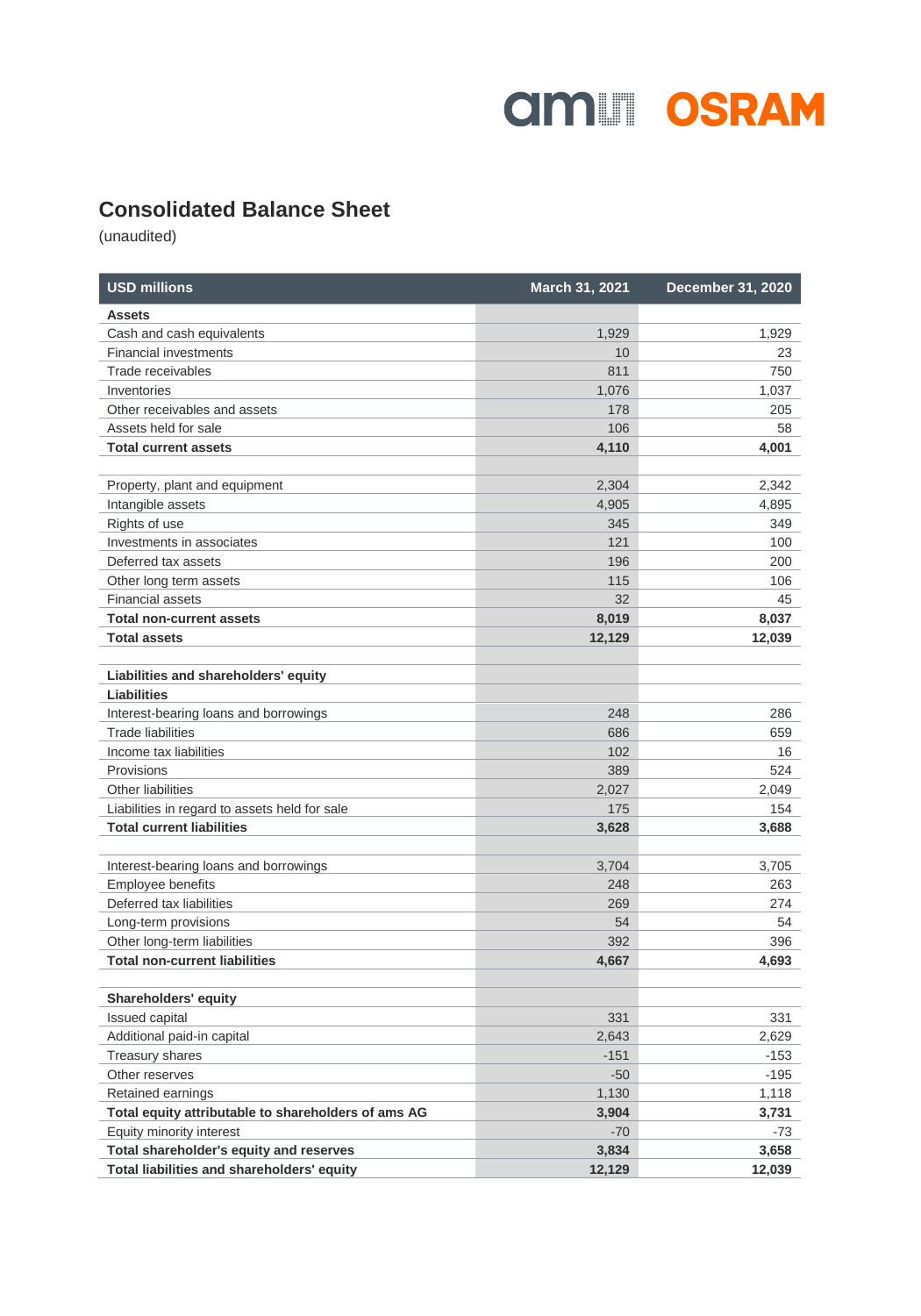# **amill OSRAM**

### **Consolidated Statement of Cash Flows**

(unaudited)

| <b>USD millions</b>                                                       | Q1 2021        | $Q12020^{1}$ |
|---------------------------------------------------------------------------|----------------|--------------|
| <b>Operating activities</b>                                               |                |              |
| Result before tax                                                         | 12             | -14          |
| Depreciation (net of government grants)                                   | 191            | 92           |
| Expense from stock option plan                                            | 14             | 13           |
| Result from discontinued operation                                        | 3              | 0            |
| Changes in other long-term liabilities                                    | -3             | $\mathbf 0$  |
| Result from sale of plant and equipment                                   | $\overline{2}$ | $\mathbf 0$  |
| Result from investments in associates                                     | 6              | $\mathbf 0$  |
| Net financing result                                                      | 69             | 80           |
| Change in provisions and employee benefits                                | $-5$           | 10           |
| Changes in inventories                                                    | $-29$          | -14          |
| Changes in trade and other receivables                                    | 28             | 54           |
| Changes in trade and other payables                                       | $-1$           | 38           |
| Tax payments                                                              | $-38$          | $-2$         |
| Cash flows from operating activities                                      | 249            | 257          |
| Cash flows from operating activities discontinued operations              | $\Omega$       | 0            |
| Cash flows from operating activities continued operations                 | 249            | 257          |
| <b>Investing activities</b>                                               |                |              |
| Acquisition of intangibles, property, plant and equipment                 | $-97$          | -40          |
| Acquisition of subsidiary, net of cash acquired                           | $-16$          | $\mathbf 0$  |
| Acquisition/disposal of other financial investments                       | $-10$          | $-189$       |
| Proceeds from sale of plant and equipment                                 | 4              | 0            |
| Disposal of discontinued operations, net of cash disposed of              | 4              | 50           |
| Interest received                                                         | 1              | 2            |
| Cash flows from investing activities                                      | $-114$         | $-177$       |
| <b>Financing activities</b>                                               |                |              |
| Proceeds from borrowings                                                  | 115            | 110          |
| Repayment of borrowings                                                   | $-200$         | -37          |
| Repayment of finance lease liabilities                                    | $-17$          | -5           |
| Acquisition of treasury shares                                            | $-1$           | $\mathbf 0$  |
| Sale of treasury shares                                                   | 3              | 169          |
| Interest paid                                                             | $-67$          | $-12$        |
| Transaction costs from loans and borrowing                                | 0              | -13          |
| Cash flows from financing activities                                      | $-166$         | 212          |
| Change in cash and cash equivalents                                       | $-32$          | 292          |
| Effects of changes in foreign exchange rates on cash and cash equivalents | 40             | 9            |
| Cash and cash equivalents at begin of period                              | 1,944          | 605          |
| Cash and cash equivalents at end of period                                | 1,951          | 906          |
| Deducted by cash and cash equivalent for discontinued operations          | $-22$          | 0            |
| Cash and cash equivalents at end of period continued operations           | 1,929          | 906          |

1) Historical numbers for ams only, excl. OSRAM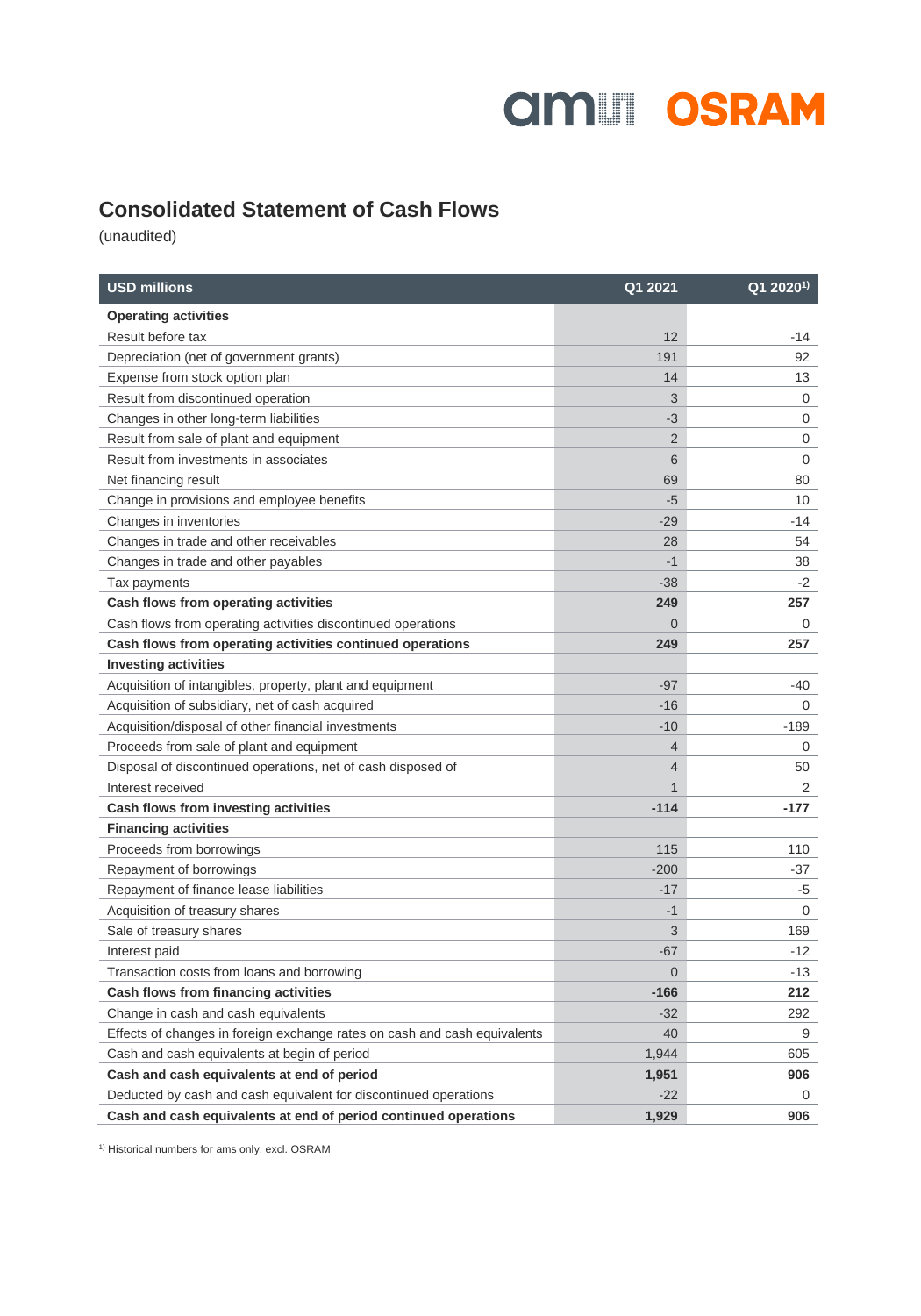

## **Reconciliation from adjusted figures to reported figures**

| <b>USD millions</b>                           | Q1 2021 | Q1 2020 <sup>1)</sup> |
|-----------------------------------------------|---------|-----------------------|
| Gross profit - adjusted                       | 539     | 216                   |
| M&A related costs                             | $-25$   | $-12$                 |
| Share-based compensation                      | $-1$    | -1                    |
| <b>Transformation costs</b>                   | $-13$   | 0                     |
| Gross profit - IFRS reported                  | 500     | 204                   |
| Gross margin in % - adjusted                  | 35%     | 39%                   |
| Gross margin in % - IFRS reported             | 32%     | 37%                   |
| Operating expenses - adjusted                 | $-367$  | $-105$                |
| M&A related costs                             | $-25$   | $-20$                 |
| Share-based compensation                      | $-13$   | $-13$                 |
| <b>Transformation costs</b>                   | -9      | 0                     |
| Result from equity investments                | -5      | 0                     |
| Operating expenses - reported                 | $-419$  | $-138$                |
| Result from operations - adjusted             | 172     | 111                   |
| M&A related costs                             | $-49$   | -32                   |
| Share-based compensation                      | $-15$   | -13                   |
| <b>Transformation costs</b>                   | $-22$   | $\mathbf 0$           |
| Result from equity investments                | -5      | 0                     |
| Result from operations - reported             | 81      | 65                    |
| Operating margin in % - adjusted              | 11%     | 20%                   |
| Operating margin in % - reported              | 5%      | 12%                   |
|                                               |         |                       |
| Result from operations - adjusted             | 172     | 111                   |
| Net financing result                          | $-69$   | -80                   |
| Income tax result                             | $-12$   | -3                    |
| Net result - adjusted (continuing operations) | 92      | 28                    |
| Results from sale of business unit            | -3      | 0                     |
| Net result - adjusted                         | 89      | 28                    |
| Basic adjusted earnings per share<br>(in USD) | 0.38    | 0.33                  |

1) Historical numbers for ams only, excl. OSRAM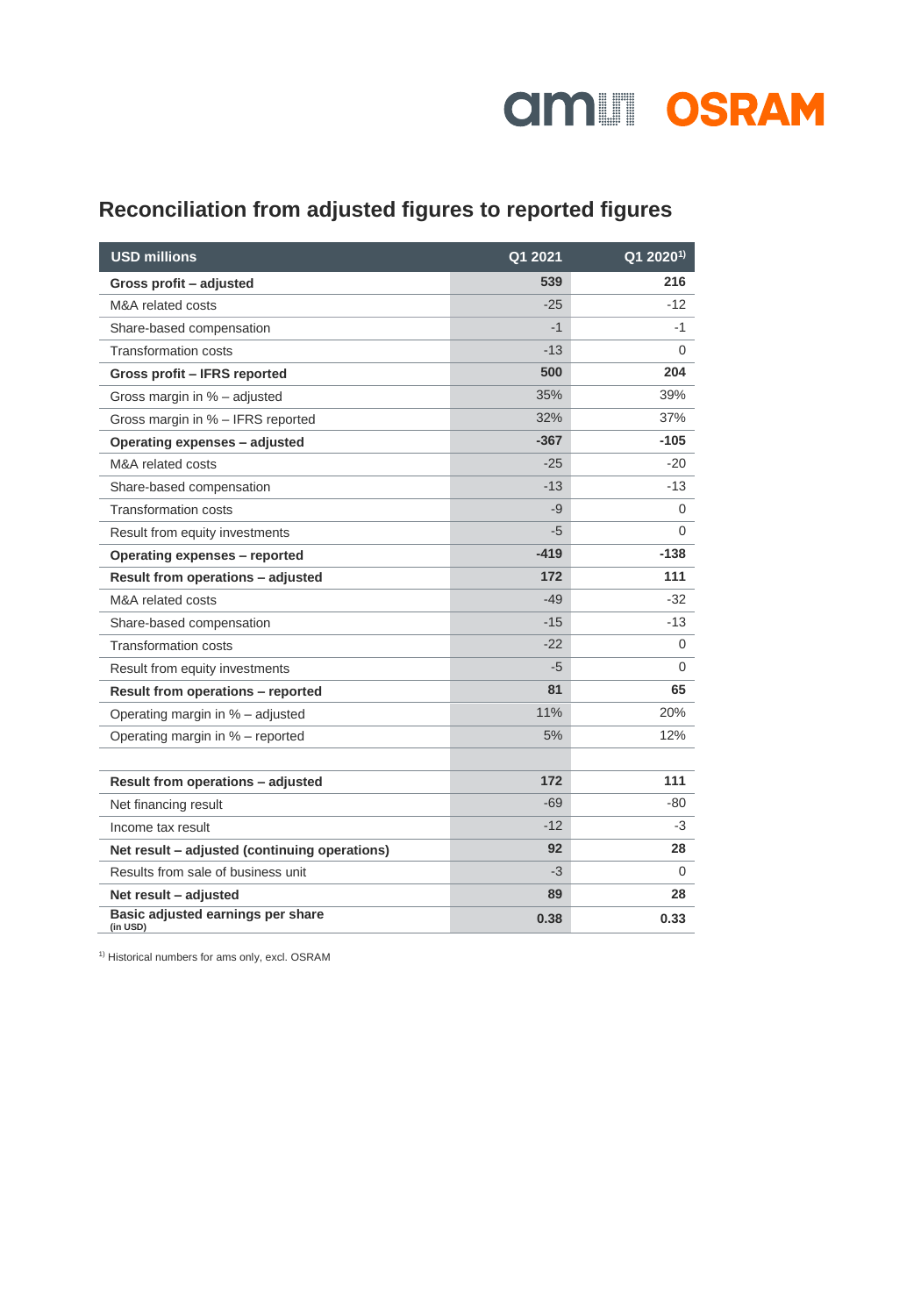

# **Financial information in EUR**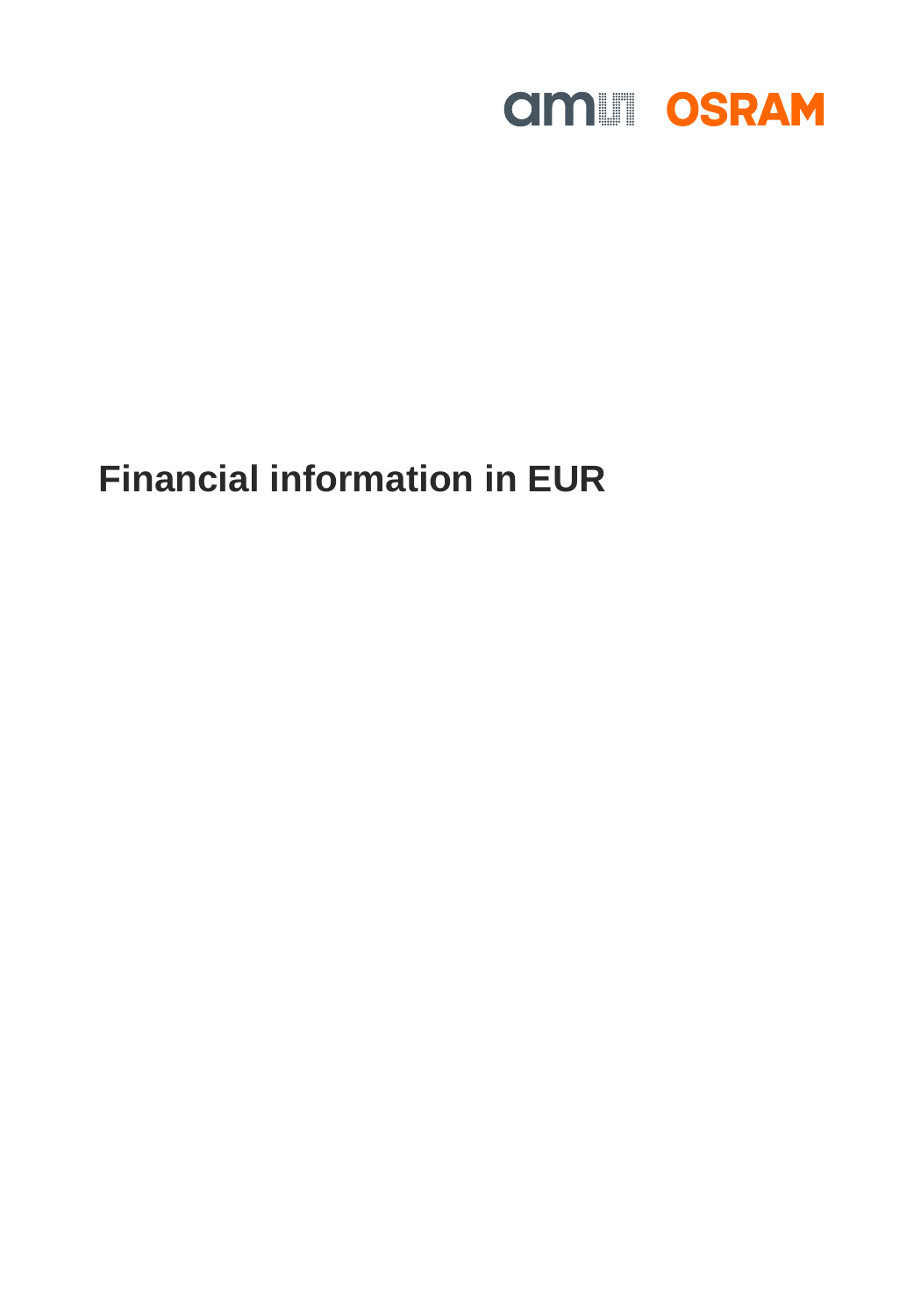

### **Consolidated Income Statement**

(unaudited)

| <b>EUR millions</b><br>(except earnings per share)                         | Q1 2021  | $Q12020^{1}$   |
|----------------------------------------------------------------------------|----------|----------------|
| <b>Revenues</b>                                                            | 1,282    | 454            |
| Cost of sales                                                              | $-868$   | $-286$         |
| <b>Gross profit</b>                                                        | 414      | 169            |
| Gross margin in %                                                          | 32%      | 42%            |
| Research and development                                                   | $-155$   | -59            |
| Selling, general and administrative                                        | $-196$   | -59            |
| Other operating income                                                     | 19       | 4              |
| Other operating expense                                                    | $-11$    | $\mathbf 0$    |
| Result from equity investments                                             | $-4$     | $\overline{0}$ |
| <b>Result from operations</b>                                              | 67       | 54             |
| Net financing result                                                       | $-57$    | $-66$          |
| Result before tax (continuing operations)                                  | 10       | $-12$          |
| Income tax result                                                          | $-10$    | $-2$           |
| Results after tax (continuing operations)                                  | $\bf{0}$ | $-14$          |
| Results from discontinued operations                                       | $-2$     | 0              |
| Net result                                                                 | $-2$     | $-14$          |
|                                                                            |          |                |
| Thereof non-controlling interests                                          | -6       | 0              |
| Thereof ams shareholders                                                   | 4        | $-14$          |
|                                                                            |          |                |
| Basic earnings per share in CHF <sup>2)</sup>                              | 0.02     | $-0.19$        |
| Diluted earnings per share in CHF <sup>2)</sup>                            | 0.02     | $-0.04$        |
| Basic earnings per share in EUR                                            | 0.02     | $-0.18$        |
| Diluted earnings per share in EUR                                          | 0.02     | $-0.04$        |
| Basic earnings per share in CHF <sup>2)</sup><br>(continuing operations)   | 0.03     | $-0.19$        |
| Diluted earnings per share in CHF <sup>2)</sup><br>(continuing operations) | 0.03     | $-0.04$        |
| Basic earnings per share in EUR<br>(continuing operations)                 | 0.03     | $-0.18$        |
| Diluted earnings per share in EUR<br>(continuing operations)               | 0.03     | $-0.04$        |

<sup>1)</sup> Historical numbers for ams only, excl. OSRAM

<sup>2)</sup> Earnings per share in CHF were converted using the average currency exchange rate for the respective period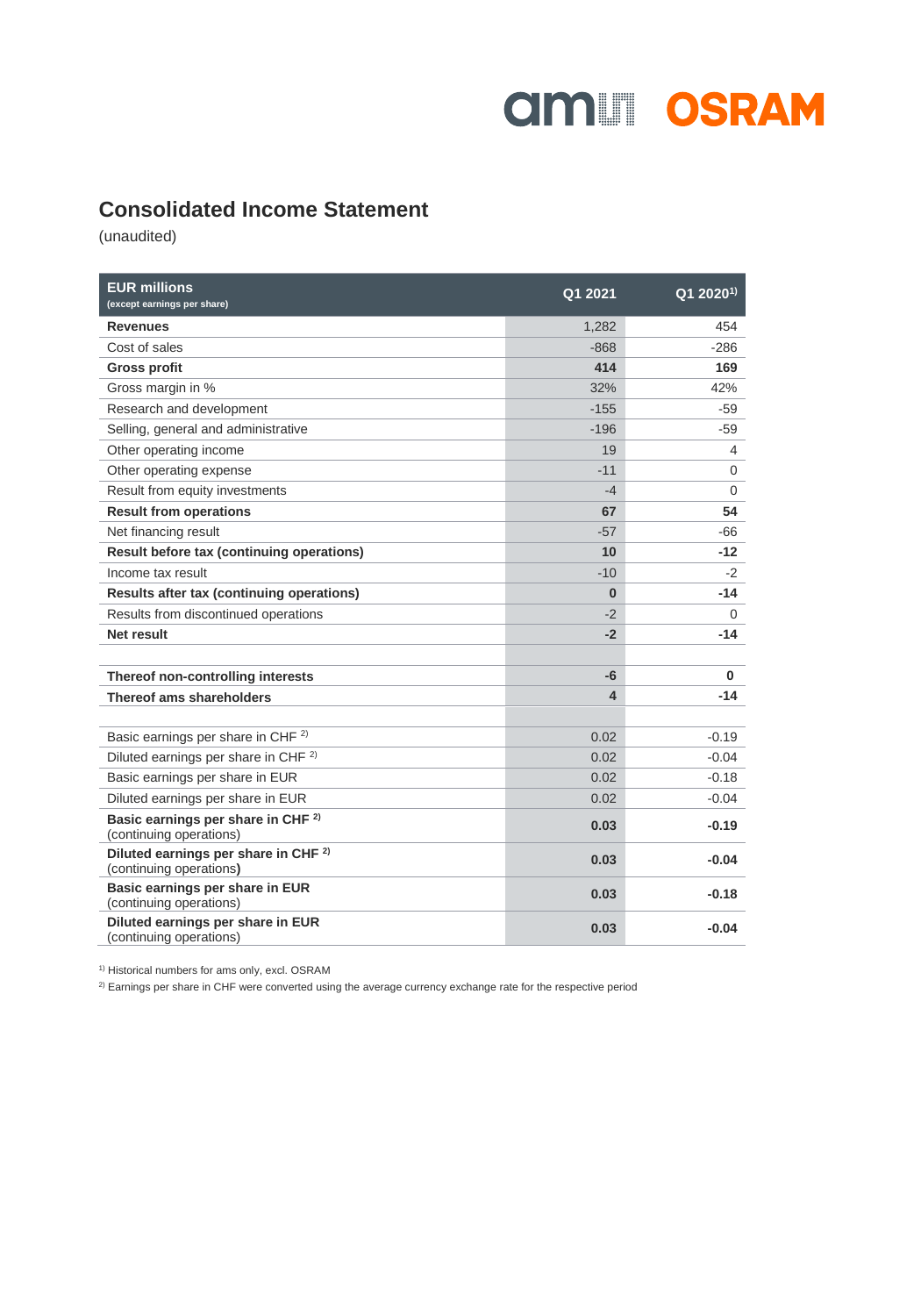**amill OSRAM** 

2021

### **Consolidated Balance Sheet**

(unaudited)

| <b>EUR millions</b>                                 | March 31, 2021 | <b>December 31, 2020</b> |
|-----------------------------------------------------|----------------|--------------------------|
| <b>Assets</b>                                       |                |                          |
| Cash and cash equivalents                           | 1,597          | 1,597                    |
| <b>Financial investments</b>                        | 8              | 19                       |
| Trade receivables                                   | 671            | 621                      |
| Inventories                                         | 890            | 858                      |
| Other receivables and assets                        | 147            | 169                      |
| Assets held for sale                                | 88             | 48                       |
| <b>Total current assets</b>                         | 3,401          | 3,312                    |
| Property, plant and equipment                       | 1.907          | 1.938                    |
| Intangible assets                                   | 4,060          | 4,051                    |
| Rights of use                                       | 285            | 289                      |
| Investments in associates                           | 100            | 83                       |
| Deferred tax assets                                 | 162            | 165                      |
| Other long term assets                              | 96             | 88                       |
| <b>Financial assets</b>                             | 27             | 37                       |
| <b>Total non-current assets</b>                     | 6,636          | 6,652                    |
| <b>Total assets</b>                                 | 10,037         | 9,963                    |
| Liabilities and shareholders' equity                |                |                          |
| <b>Liabilities</b>                                  |                |                          |
| Interest-bearing loans and borrowings               | 205            | 237                      |
| <b>Trade liabilities</b>                            | 568            | 545                      |
| Income tax liabilities                              | 85             | 14                       |
| Provisions                                          | 322            | 433                      |
| Other liabilities                                   | 1,678          | 1,696                    |
| Liabilities in regard to assets held for sale       | 145            | 127                      |
| <b>Total current liabilities</b>                    | 3,002          | 3,052                    |
| Interest-bearing loans and borrowings               | 3,066          | 3,066                    |
| Employee benefits                                   | 205            | 218                      |
| Deferred tax liabilities                            | 222            | 227                      |
| Long-term provisions                                | 44             | 44                       |
| Other long-term liabilities                         | 325            | 328                      |
| <b>Total non-current liabilities</b>                | 3,862          | 3,884                    |
| Shareholders' equity                                |                |                          |
| Issued capital                                      | 274            | 274                      |
| Additional paid-in capital                          | 2,188          | 2,176                    |
| Treasury shares                                     | $-125$         | $-127$                   |
| Other reserves                                      | $-41$          | $-161$                   |
| Retained earnings                                   | 936            | 925                      |
| Total equity attributable to shareholders of ams AG | 3,231          | 3,088                    |
| Equity minority interest                            | $-58$          | -61                      |
| Total shareholders' equity and reserves             | 3,173          | 3,027                    |
| Total liabilities and shareholders' equity          | 10,037         | 9,963                    |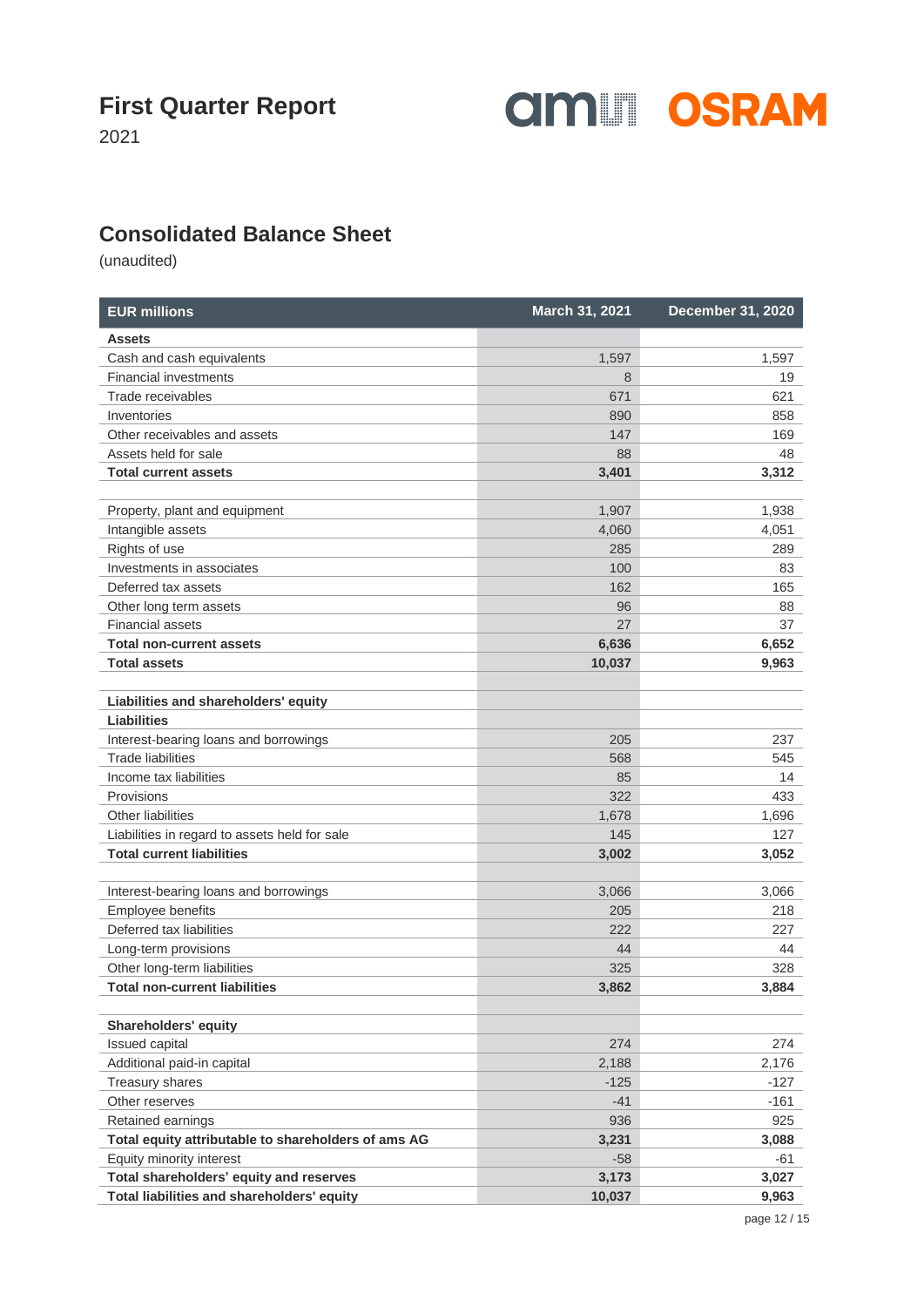

2021

### **Consolidated Statement of Cash Flows**

(unaudited)

| <b>EUR millions</b>                                                       | Q1 2021        | Q1 2020 <sup>1)</sup> |
|---------------------------------------------------------------------------|----------------|-----------------------|
| <b>Operating activities</b>                                               |                |                       |
| Result before tax                                                         | 10             | $-12$                 |
| Depreciation (net of government grants)                                   | 158            | 76                    |
| Expense from stock option plan (acc. to IFRS 2)                           | 12             | 11                    |
| Result from discontinued operation                                        | $\overline{2}$ | $\mathbf 0$           |
| Changes in other long-term liabilities                                    | $-3$           | 0                     |
| Result from sale of plant and equipment                                   | $\overline{2}$ | $\mathbf 0$           |
| Result from investments in associates                                     | 5              | $\mathbf 0$           |
| Net financing result                                                      | 57             | 66                    |
| Change in provisions and employee benefits                                | $-4$           | 9                     |
| Changes in inventories                                                    | $-24$          | $-11$                 |
| Changes in trade and other receivables                                    | 24             | 44                    |
| Changes in trade and other payables                                       | $-1$           | 31                    |
| Tax payments                                                              | $-32$          | $-1$                  |
| Cash flows from operating activities                                      | 206            | 213                   |
| Cash flows from operating activities discontinued operations              | $\Omega$       | 0                     |
| Cash flows from operating activities continued operations                 | 206            | 213                   |
| <b>Investing activities</b>                                               |                |                       |
| Acquisition of intangibles, property, plant and equipment                 | $-80$          | -33                   |
| Acquisition of subsidiary, net of cash acquired                           | $-13$          | $\mathbf 0$           |
| Acquisition/disposal of other financial investments                       | -9             | -156                  |
| Proceeds from sale of plant and equipment                                 | 3              | 0                     |
| Disposal of discontinued operations, net of cash disposed of              | $\overline{4}$ | 41                    |
| Interest received                                                         | $\mathbf{1}$   | 2                     |
| Cash flows from investing activities                                      | $-95$          | $-146$                |
| <b>Financing activities</b>                                               |                |                       |
| Proceeds from borrowings                                                  | 95             | 91                    |
| Repayment of borrowings                                                   | $-166$         | -30                   |
| Repayment of finance lease liabilities                                    | $-14$          | -4                    |
| Acquisition of treasury shares                                            | $-1$           | 0                     |
| Sale of treasury shares                                                   | 2              | 140                   |
| Interest paid                                                             | $-55$          | $-10$                 |
| Transaction costs from loans and borrowing                                | $\mathbf 0$    | $-11$                 |
| Cash flows from financing activities                                      | $-137$         | 175                   |
| Change in cash and cash equivalents                                       | $-26$          | 242                   |
| Effects of changes in foreign exchange rates on cash and cash equivalents | 33             | 8                     |
| Cash and cash equivalents at begin of period                              | 1,609          | 500                   |
| Cash and cash equivalents at end of period                                | 1,615          | 750                   |
| Deducted by cash and cash equivalent for discontinued operations          | $-18$          | 0                     |
| Cash and cash equivalents at end of period continued operations           | 1,597          | 750                   |

<sup>1)</sup> Historical numbers for ams only, excl. OSRAM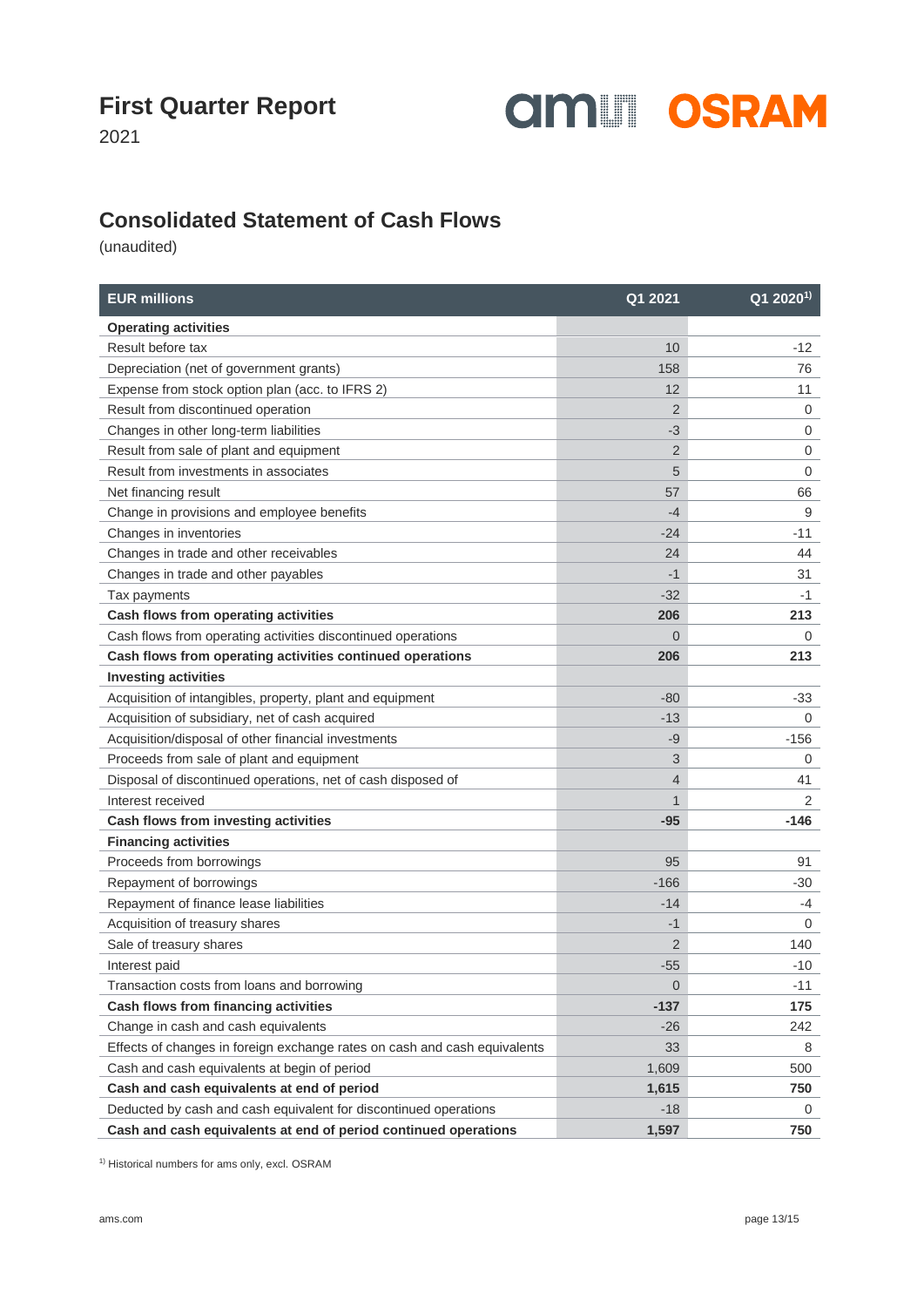

2021

## **Reconciliation from adjusted figures to reported figures**

| <b>EUR millions</b>                           | Q1 2021 | $Q12020^{1}$ |
|-----------------------------------------------|---------|--------------|
| Gross profit - adjusted                       | 446     | 179          |
| M&A related costs                             | $-20$   | $-10$        |
| Share-based compensation                      | $-1$    | $-1$         |
| <b>Transformation costs</b>                   | $-11$   | 0            |
| Gross profit - IFRS reported                  | 414     | 169          |
| Gross margin in % - adjusted                  | 35%     | 39%          |
| Gross margin in % - IFRS reported             | 32%     | 37%          |
| Operating expenses - adjusted                 | $-304$  | $-87$        |
| M&A related costs                             | $-20$   | $-17$        |
| Share-based compensation                      | $-11$   | $-11$        |
| <b>Transformation costs</b>                   | -7      | 0            |
| Result from equity investments                | -4      | $\Omega$     |
| Operating expenses - reported                 | $-347$  | $-114$       |
| Result from operations - adjusted             | 143     | 92           |
| M&A related costs                             | $-41$   | $-26$        |
| Share-based compensation                      | $-12$   | $-11$        |
| <b>Transformation costs</b>                   | $-18$   | 0            |
| Result from equity investments                | $-4$    | $\Omega$     |
| Result from operations - reported             | 67      | 54           |
| Operating margin in % - adjusted              | 11%     | 20%          |
| Operating margin in % - reported              | 5%      | 12%          |
|                                               |         |              |
| Result from operations - adjusted             | 143     | 92           |
| Net financing result                          | $-57$   | -66          |
| Income tax result                             | $-10$   | $-2$         |
| Net result - adjusted (continuing operations) | 76      | 23           |
| Results from sale of business unit            | $-2$    | 0            |
| Net result - adjusted                         | 74      | 23           |
| Basic adjusted earnings per share<br>(in EUR) | 0.31    | 0.27         |

<sup>1)</sup> Historical numbers for ams only, excl. OSRAM